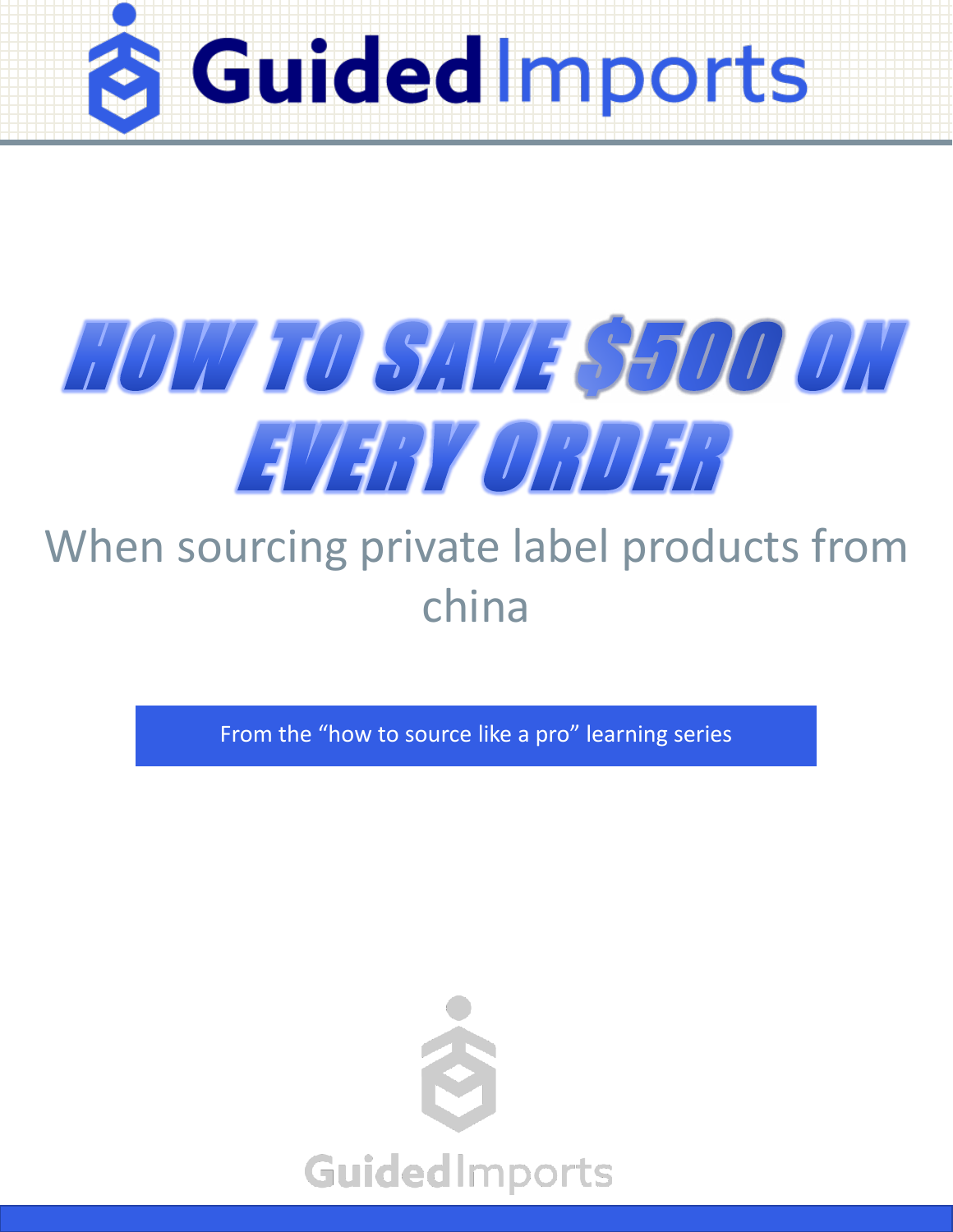

Over the past few years of operating a successful sourcing and logistics company here in China, I've seen (and made) my fair share of mistakes when dealing with suppliers. Since moving from the East Coast of the USA to Shenzhen, China in 2010, I can honestly say that even after living here for 5+ years, **I am**  *constantly* **learning** the nuances of Chinese business culture and customs.

That's why it **absolutely boggles my mind** when I read articles, posts, and other publications about how to effectively conduct business here…..written by people who live in the USA! Or worse, consider themselves experts since they've attended a few Canton Fairs over the years. It is **100% impossible** to give advice (well, at least good advice) about anything related to the culture, traditions, and customs here unless you're actually living here full-time. It's just far too different from Western business practices. There are a plethora of idiosyncrasies and nuances that can only be learned by being here and interacting with suppliers on a daily basis.

Now that I've properly set the stage (and vented a bit), I'm happy to pass along some advice that might actually help those of you who are having products made here in China.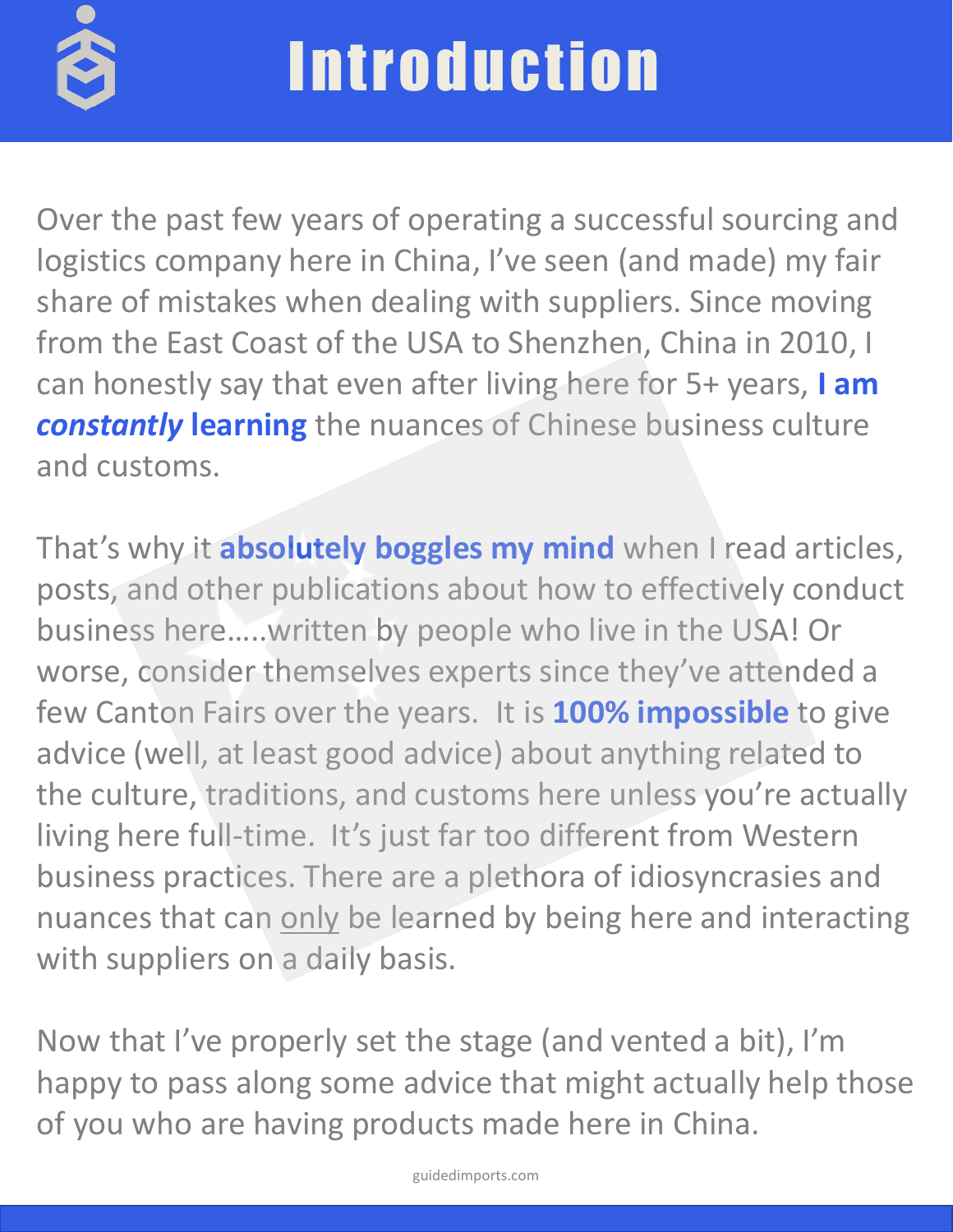# Nightmare in Ningbo



**Imagine This:** you find a product to manufacture in China. You commission a factory to produce it. Halfway through, you realize their quoted carton weights were wrong and you're forced to pay double your anticipated shipping price.

#### And now, after all is said and done, you're just barely going to break even.

When your goods finally arrive at port, customs is now asking for a compliance certification. You have no idea what they're talking about. As a result, customs threatens to seize your goods.

After spending thousands of dollars on a highly skilled customs broker, your goods are finally released.

Next, they arrive at Amazon's FBA warehouse and the next day your product listing is active and sales start coming in. *Fast forward 30 days*. After a month of selling your products, you're receiving an abundance of customer complaints due to poor quality.

You've poured so much time and money into this product and you're feeling hopeless. Your only options are to halt the sales and stand to lose over \$10,000, or, keep going and hope to break even. But to just break even, you'll need to put in months of hard work and spend even more money to promote this product that will undoubtedly keep getting bad reviews which will surely further reduce sales.



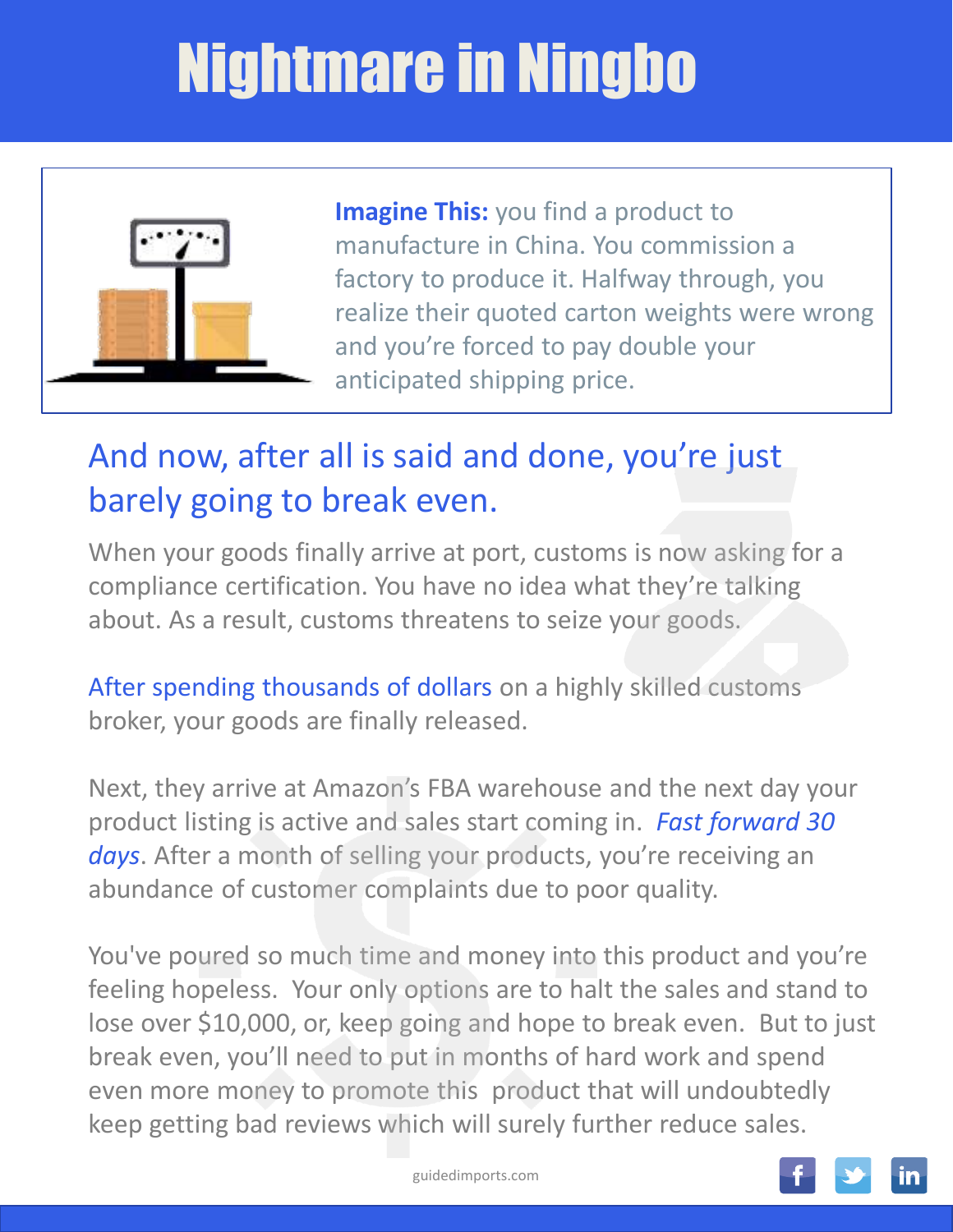## More Common Than You Think

**I'd be lying if I said this situation was uncommon. But there is a silver lining.**



There are two ways to prevent this from happening. The first, as almost any importer can tell you: Source your products from **MANY** different factories and pick the best one. If you do this basic, but time consuming and often neglected step, you can minimize this nightmare scenario from happening to you.

And while this may decrease the odds of a disaster, it's extremely time consuming and will likely be the most frustrating thing you've done up to this point. The sheer amount of emails and calls you'll be required to perform, coupled with the time zone difference, will drive you to your wit's end. I challenge you to talk with 30-40 suppliers to try and get a quality product sample in your hands that meets your specifications. It will likely take you months and cost you not only a lot of money, but also your sanity!

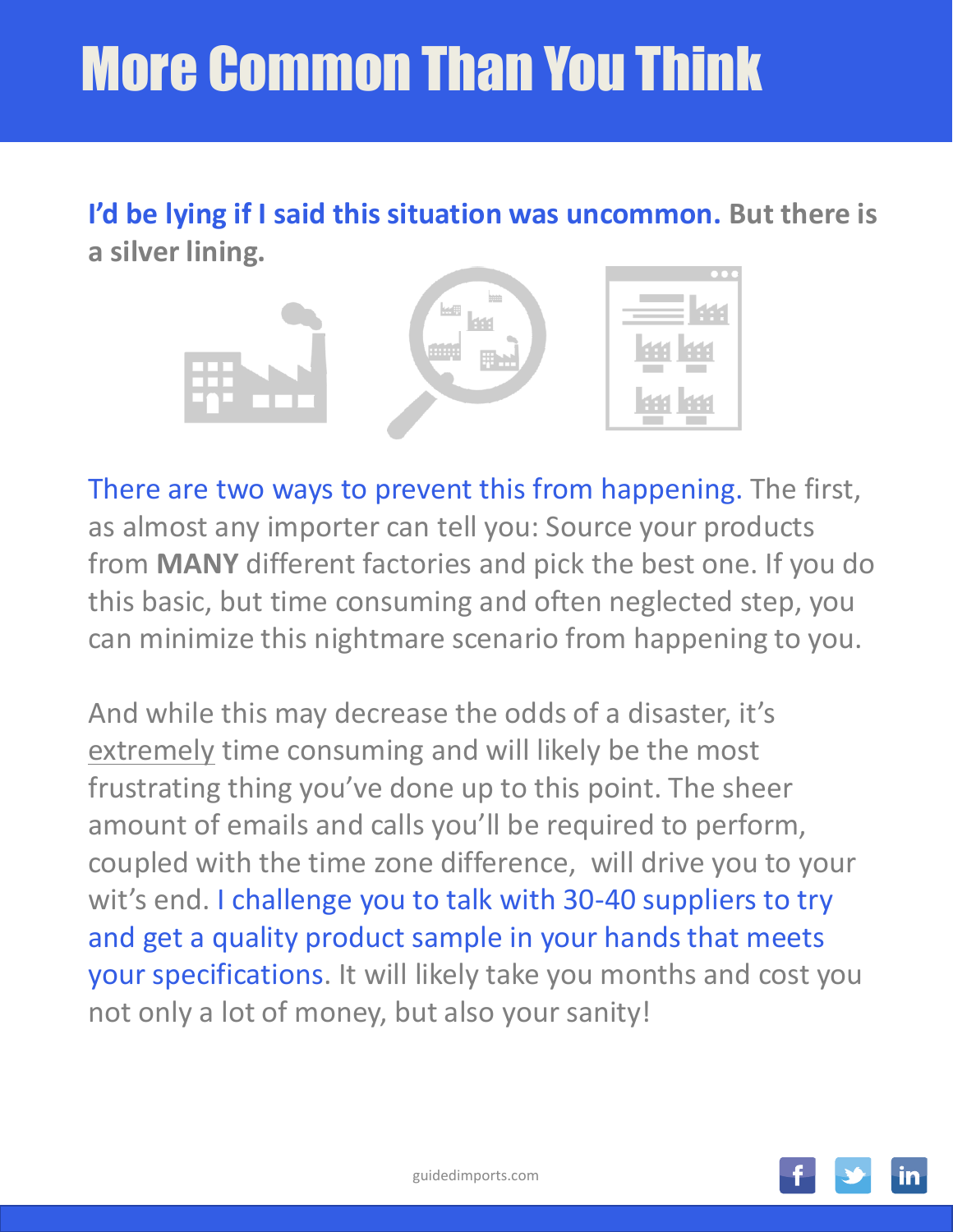### The Better Option

#### **You're much better of going to option #2.**

|        | m. |
|--------|----|
| ______ |    |

[Yo](https://s3.us-east-2.amazonaws.com/guidedimports/productvalidation_0517.pdf)ur second option is to implement a strategy that is quite often overlooked by newer importers, **but is standard operating procedure for experienced professionals**. It is a process called Product Validation.

How many hours have you spent researching products, analyzing the competition, projecting production costs and profit margins, planning out the product launch and marketing process, looking at specifications and shipping/customs requirements all to try and come up with a product to sell? 10 hours? 20 hours...longer?

**In a fraction of that time,** you could quickly learn everything there is to know about your product from a manufacturing and cost standpoint to help determine if you can feasibly sell your product and actually turn a profit.

**Product Validation is an absolute requirement** for anyone who is serious about manufacturing products to sell. The problem is that the process can be a bit tedious and the steps have never been clearly defined. Until now.

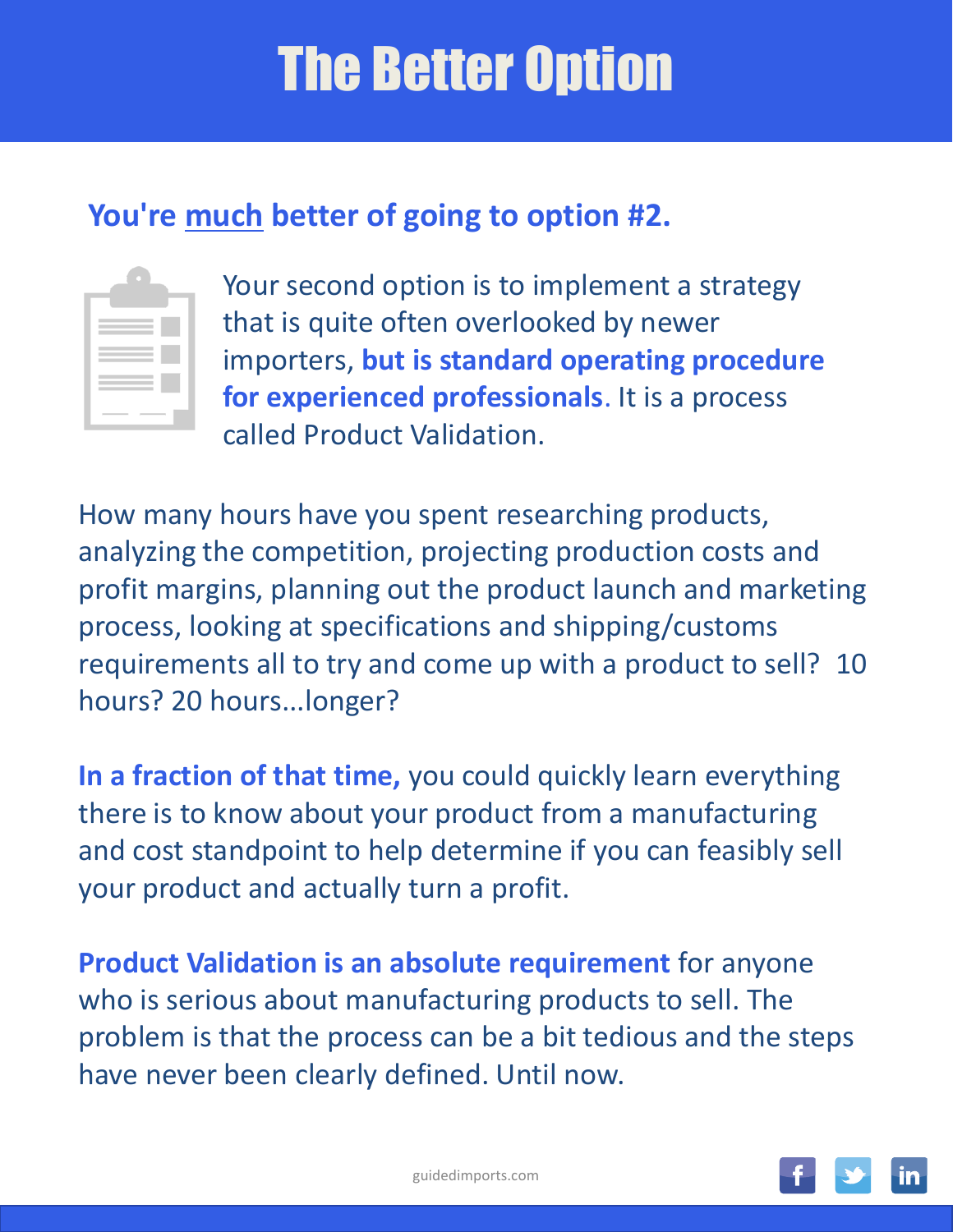### Product Validation

#### **Guided Imports has put together a guide to teach you exactly how to:**



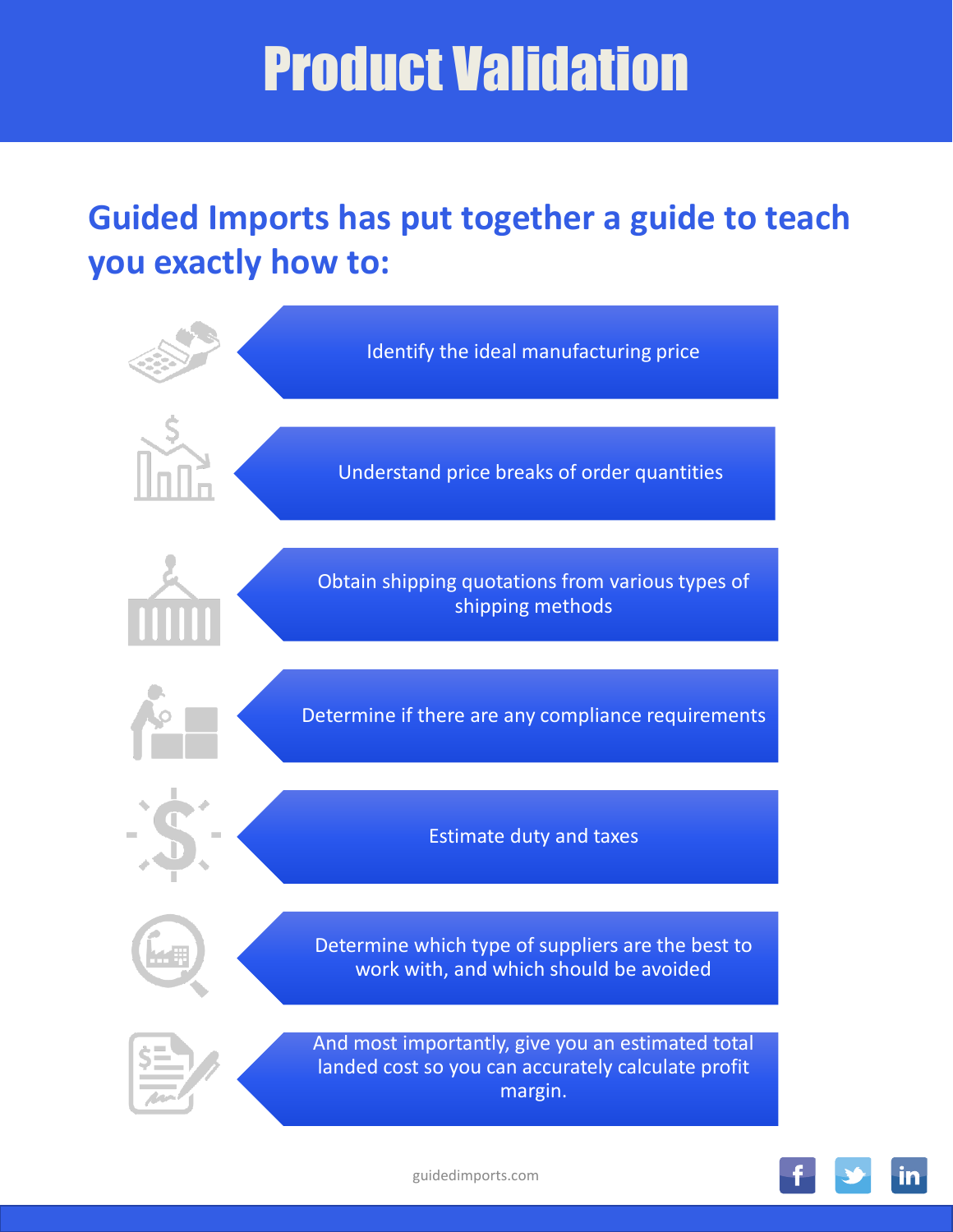### **Details**

**[Download the Complete Guide Here](https://s3.us-east-2.amazonaws.com/guidedimports/productvalidation_0517.pdf)**

This Product Validation guide, when correctly implemented, will not only save you weeks upon weeks of pointless sourcing, but it will ultimately end up saving you a significant amount of money. How?

By ensuring you don't overpay for products, get burned by being quoted incorrect shipping costs (*due to carton size, CBM, weight, etc.),* or have your goods seized by customs for not having the required certifications or other compliance requirements.

Businesses pay thousands of dollars for insurance, but this is free, and something you can begin implementing right away and it will have an immediate positive impact on your business. Guaranteed.

I promise you, if you use these tactics you **will** save time and money. But **only** if you actually implement them. So take the firststep and download [the Product Validation guide.](https://s3.us-east-2.amazonaws.com/guidedimports/productvalidation_0517.pdf)

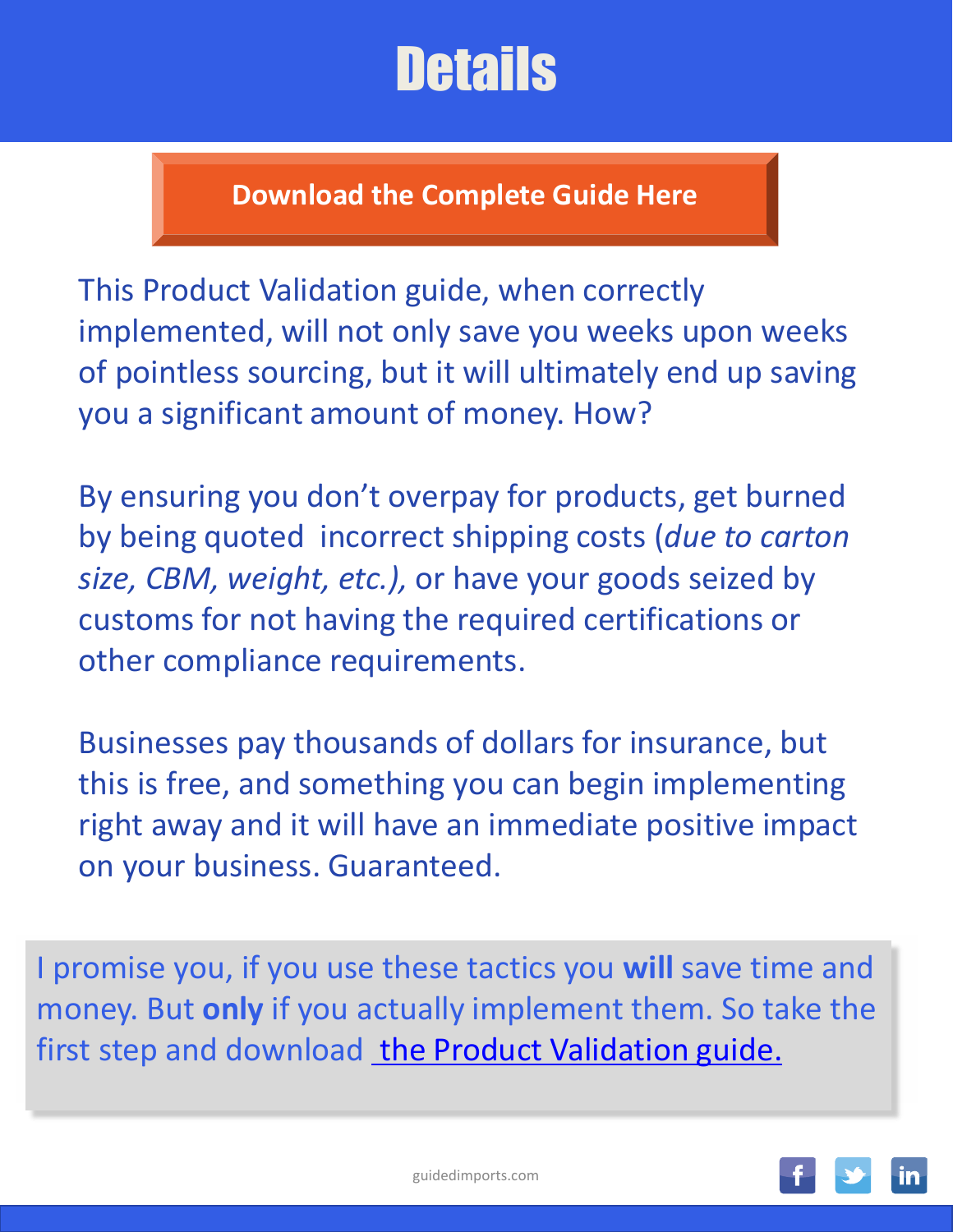### Final Thoughts

#### **The playbook is revealed!**



Once you've read the guide and learned the process of product validation, you can then decide to try it yourself, **or take a tip from the professionals and use a service that does this all for you.**

Either way, **you've now saved at LEAST \$500** in time, sample costs, incorrect quotations, and headaches by first validating your product to see if it's even worth pursuing. In fact, I'm quite sure the amount of money you'll save from doing this is FAR more than \$500. Think back to the story I spoke about earlier. That scenario really happens. I've had customers call us in exactly that predicament asking us to rescue them from that nightmare situation. In fact, **one customer was forced to abandon over \$43,000 worth of product due to poor planning and not putting in the due diligence.** 

**So forget \$500, this guide can save your business!**